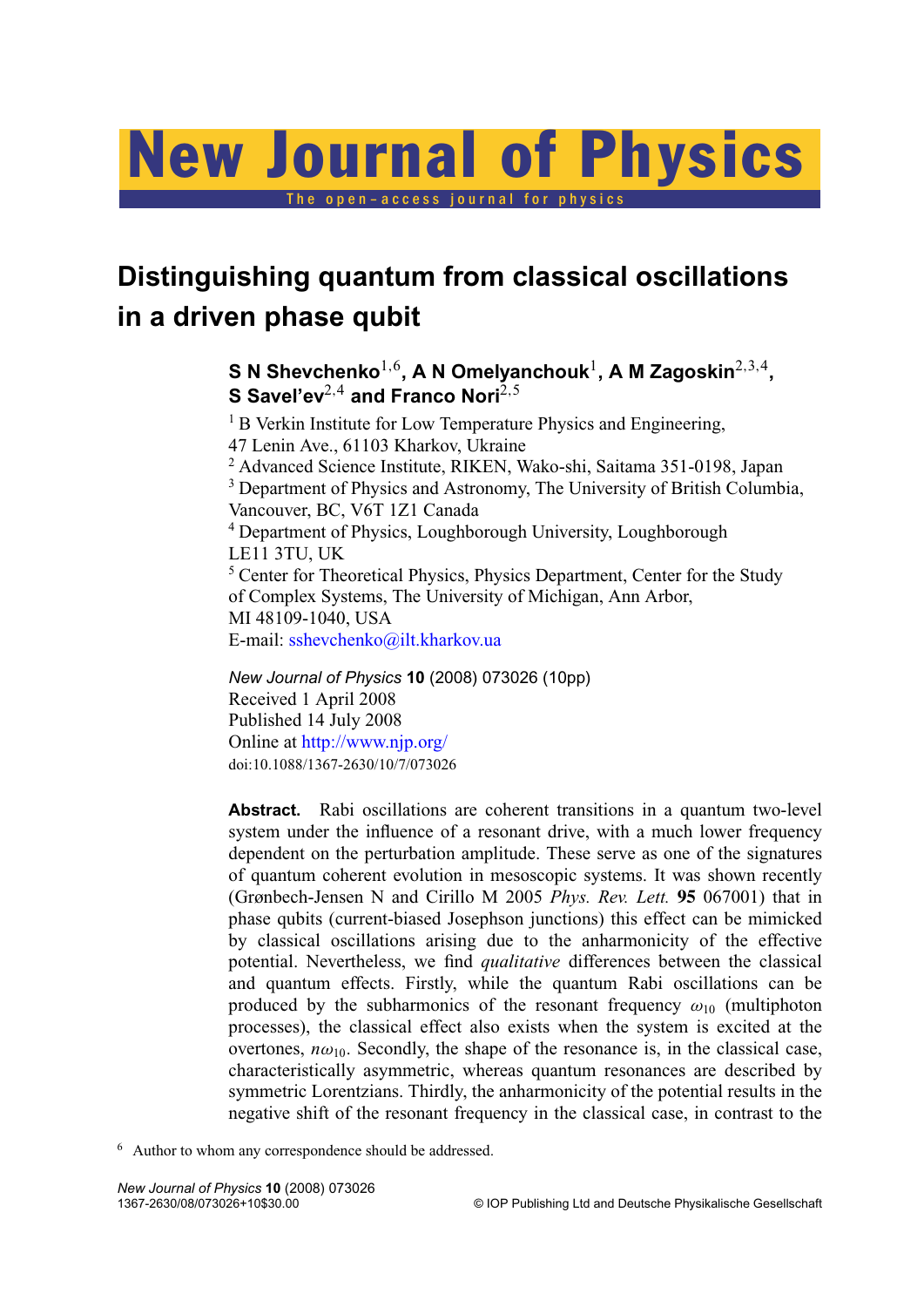positive Bloch–Siegert shift in the quantum case. We show that in the relevant range of parameters these features allow us to distinguish confidently the bona fide Rabi oscillations from their classical Doppelgänger.

# **Contents**

| 1. Introduction        | $\overline{2}$           |
|------------------------|--------------------------|
| 2. Model               | $\overline{3}$           |
| 3. Classical regime    | $\overline{\mathcal{L}}$ |
| 4. Quantum regime      | 7                        |
| <b>5. Conclusions</b>  | 8                        |
| <b>Acknowledgments</b> | 9                        |
| <b>References</b>      | 9                        |
|                        |                          |

#### **1. Introduction**

Superconducting phase qubits  $[1, 2]$  $[1, 2]$  $[1, 2]$  provide a clear demonstration of quantum coherent behaviour in macroscopic systems. They also have a very simple design: a phase qubit is a current-biased Josephson junction (see figure  $1(a)$  $1(a)$ ), and its working states  $|0\rangle$ ,  $|1\rangle$  are the two lowest metastable energy levels  $E_{0,1}$  in a local minimum of the washboard potential. The transitions between these levels are produced by applying an RF signal at a resonant frequency  $\omega_{10} = (E_1 - E_0)/\hbar \equiv \Delta E/\hbar$ . The readout utilizes the fact that the decay of a metastable state of the system produces an observable reaction: a voltage spike in the junction or a flux change in a coupled dc SQUID. In the three-level readout scheme (figure [1\(](#page-2-0)b)), both  $|0\rangle$  and  $|1\rangle$  have negligible decay rates. A pulse at a frequency  $\omega_{21} = (E_2 - E_1)/\hbar$  transfers the probability amplitude from the state  $|1\rangle$  to the fast-decaying state  $|2\rangle$ . Its decay corresponds to a singleshot measurement of the qubit in state  $|1\rangle$ . Alternatively, instead of an RF readout pulse one can apply a dc pulse, which increases the decay rate of  $|1\rangle$ .

One of the effects observed in driven phase qubits is Rabi oscillations [\[2,](#page-8-0) [3\]](#page-8-0): coherent transitions in a quantum two-level system under the influence of a resonant perturbation, with a much lower frequency dependence on the perturbation amplitude A via  $\Omega_R = \sqrt{A^2 + \delta^2}$ , where  $\delta = \omega - \omega_{10}$  is the detuning of the driving frequency  $\omega$  from the resonance frequency  $\omega_{10}$ . In resonance,  $\Omega_R = A$ . Multiphoton Rabi oscillations, at  $\omega_{10} = n\omega$  (*n* stands for an integer), observed in such qubits [\[4,](#page-8-0) [5\]](#page-8-0), were also interpreted as a signature of coherence.

The quantum coherent dynamics in phase qubits was tested by several complementary methods (see, e.g., [\[3\]](#page-8-0), [\[5\]](#page-8-0)–[\[7\]](#page-8-0)). In particular, in [\[6\]](#page-8-0), Rabi oscillations between the ground and excited states of the phase qubit were measured by applying a 25 ns pulse at  $\omega_{10}$  followed by a measurement pulse at  $\omega_{21}$ . The probability of finding the system in the upper state oscillated with the amplitude of the resonant signal, as it should in the case of Rabi oscillations. In [\[7\]](#page-8-0), Rabi oscillations were seen instead as the resonant pulse duration varied; a dc readout was used.

However, it is known that the quantum mechanical behaviour of a quantum twolevel system can still be similar to the dynamical behaviour of the classical nonlinear oscillator [\[8\]](#page-8-0)–[\[13\]](#page-8-0). In particular, it was recently pointed out [\[14,](#page-8-0) [15\]](#page-8-0) that due to the nonlinear behaviour of current-biased Josephson junctions, a similar effect can arise in a purely classical way. Though direct tests—à la Bell—to determine whether a given system is quantum or not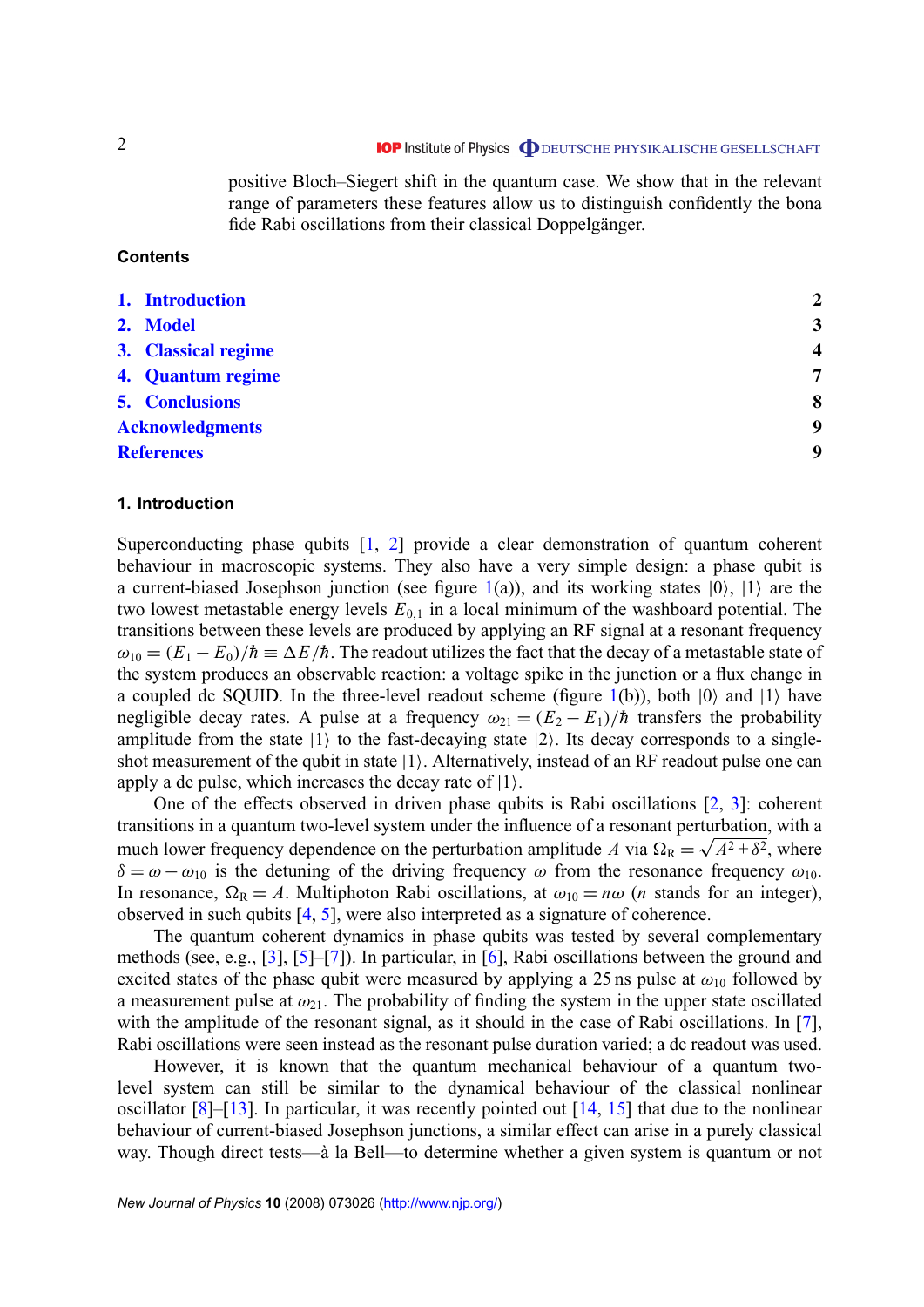<span id="page-2-0"></span>

**Figure 1.** Phase qubit (a) and its Josephson energy (b). The metastable states (0) and  $|1\rangle$  can be used as qubit states.

are possible, even their simplified versions (e.g.  $[13]$ ) are demanding. This motivated us to further investigate the classical behaviour of a phase qubit and find that there is a possibility to distinguish the quantum Rabi oscillations from their classical double, by the shape of the resonance, by the fact that the classical effect can also be produced by the overtones,  $n\omega_{10}$ , of the resonance frequency, and by the sign of the resonant frequency shift. (An observation that a non-Lorentzian shape of the resonance should exclude a classical explanation has already been made in [\[16\]](#page-8-0), where the spectroscopy of two coupled qubits was performed. Also, a symmetric versus asymmetric Stark shift in a qubit playing the role of a detector was proposed to distinguish the classical and quantum behaviours of a nanomechanical oscillator [\[11\]](#page-8-0).) Classical and quantum resonances, as a function of applied drives, are also studied in [\[17\]](#page-8-0).

# **2. Model**

The phase qubit [\[1,](#page-8-0) [2\]](#page-8-0) is a current-biased Josephson junction. The Josephson potential, as a function of the phase difference  $\phi$ ,

$$
U_{\rm J}(\phi) = -\frac{\hbar I_{\rm c}}{2e} (\cos\phi + \phi I_{\rm dc}/I_{\rm c}),\tag{1}
$$

forms local minima, in which the quantized metastable levels serve as the working states of the qubit. Here,  $I_c$  is the critical current of the junction, and  $I_{dc}$  is the static bias current. A perturbation can be produced by applying a time-dependent bias current,  $I_{ac} \sin \omega t$ . In the quantum case, the system can be reduced to a two-level model, described by the Hamiltonian [\[6\]](#page-8-0)

$$
\hat{H} = \frac{\Delta E}{2} \sigma_z + \frac{\hbar I_{ac} \sin \omega t}{\sqrt{2\Delta E C}} (\sigma_x + \chi \sigma_z),
$$
\n(2)

where  $\sigma_{z,x}$  are Pauli matrices, *C* is the capacitance of the junction, and  $\chi \approx 1/4$  in the relevant range of parameters. One can obtain from here the Rabi oscillations (coherent oscillations of the probability of finding the system in the upper/lower state with the frequency  $\Omega_R$ ) when excited near the resonance or at its subharmonics; the shape of the resonance is a symmetric Lorentzian, as determined by, e.g., the average energy of the system versus the driving frequency  $\omega$ .

Unlike the flux qubit [\[18,](#page-8-0) [19\]](#page-8-0), where the interlevel distance  $\Delta E$  is determined by the tunnelling, here  $\Delta E$  is close to the 'plasma' frequency  $\omega_p = [2eI_c/\hbar C]^{1/2}$  of small oscillations near the local minima of the potential, equation (1): characteristically  $\Delta E/\hbar \approx 0.95\omega_p$  [\[2\]](#page-8-0). The same frequency determines the resonance in the system in the classical regime. This means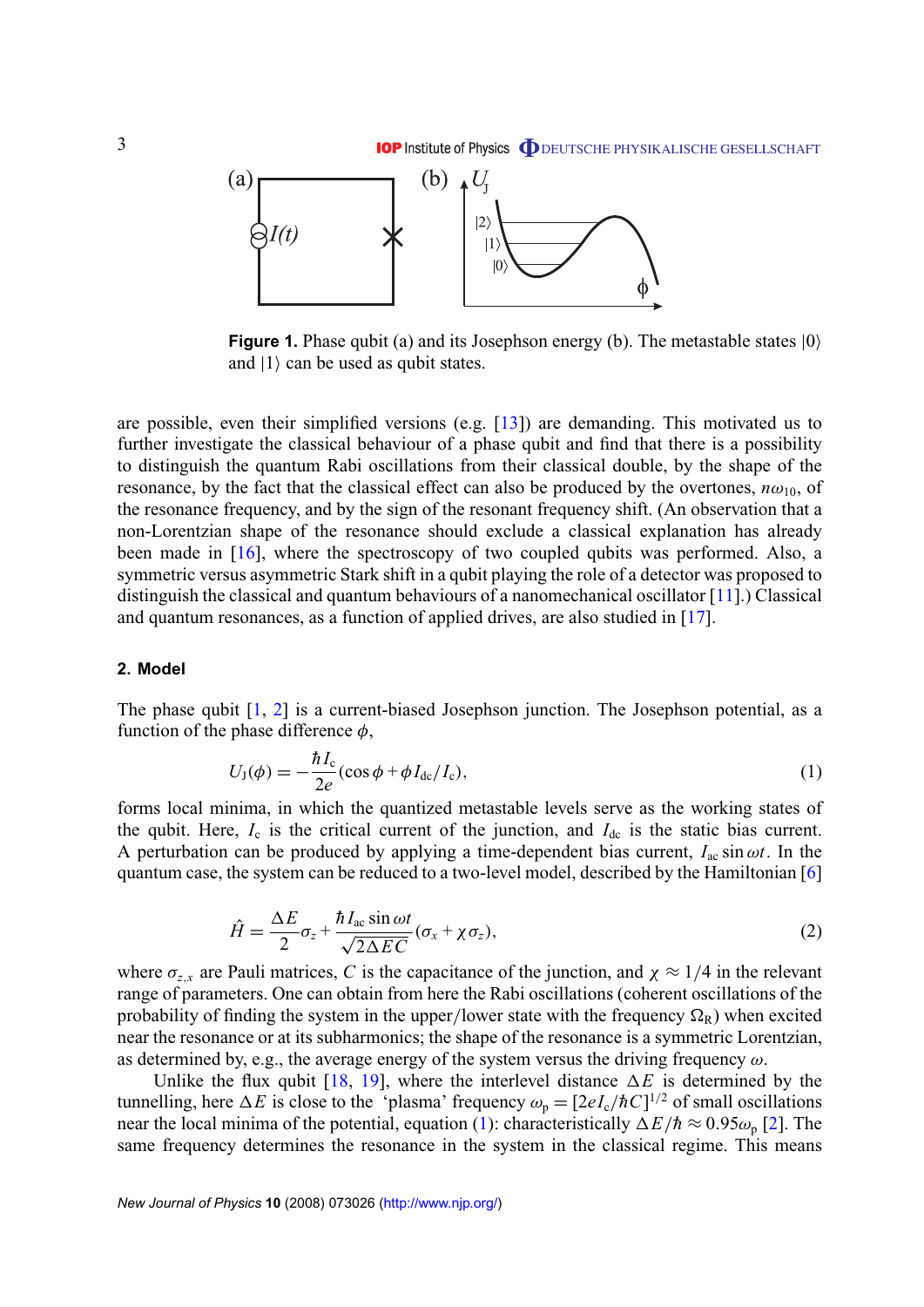<span id="page-3-0"></span>that, in principle, the same ac signal could cause either the Rabi oscillations or their classical double  $[14]$ .

#### **3. Classical regime**

In the classical regime, the phase qubit can be described by the RSJJ (resistively shunted Josephson junction) model [\[20,](#page-8-0) [21\]](#page-8-0), in which the equation of motion for the superconducting phase difference across the junction, characterized by the normal (quasiparticle) resistance *R*, reads

$$
\frac{\hbar C}{2e} \frac{\mathrm{d}^2 \phi}{\mathrm{d}t^2} + \frac{\hbar}{2eR} \frac{\mathrm{d}\phi}{\mathrm{d}t} + I_c \sin \phi = I_{\mathrm{dc}} + I_{\mathrm{ac}} \sin \omega t. \tag{3}
$$

Introducing the dimensionless variables,

$$
\tau = \omega_{\rm p} t, \quad \gamma = \omega/\omega_{\rm p}, \tag{4}
$$

we obtain

$$
\ddot{\phi} + \alpha \dot{\phi} + \sin \phi = \eta + \epsilon \sin \gamma \tau,
$$
\n(5)

where

$$
\alpha = \frac{\hbar \omega_{\rm p}}{2eRI_{\rm c}}, \qquad \eta = \frac{I_{\rm dc}}{I_{\rm c}}, \qquad \epsilon = \frac{I_{\rm ac}}{I_{\rm c}}, \tag{6}
$$

and the dot stands for the derivative with respect to  $\tau$ . The solution is sought in the phase-locked ansatz,

$$
\phi(\tau) = \phi_0 + \psi(\tau), \quad \psi \ll 1. \tag{7}
$$

We substitute equation (7) into (5) and expand  $\sin \phi$  to third order, which yields

$$
\ddot{\psi} + \alpha \dot{\psi} + \psi \cos \phi_0 = \eta - \sin \phi_0 + \frac{\sin \phi_0}{2} \psi^2 + \frac{\cos \phi_0}{6} \psi^3 + \epsilon \sin \gamma \tau.
$$
 (8)

Therefore,  $\sin \phi_0 = \eta$ , and by introducing

$$
\gamma_0 = [1 - \eta^2]^{1/4},\tag{9}
$$

we obtain

$$
\ddot{\psi} + \alpha \dot{\psi} + \gamma_0^2 \psi = \epsilon \sin \gamma \tau + \frac{\eta}{2} \psi^2 + \frac{\gamma_0^2}{6} \psi^3,
$$
\n(10)

which describes the anharmonic driven oscillator [\[22\]](#page-8-0).

Here, we briefly point out several features of the solution of equation (10) (for more details see chapter 5 in [\[22\]](#page-8-0)).

(i) The anharmonic driven oscillator, described by equation (10), is resonantly excited at any frequency  $\gamma \approx \frac{p}{q}$  $q^p$ <sub>*q*</sub>  $\gamma$ <sub>0</sub>, where *p* and *q* are integers. This however happens in higher approximation in the driven amplitude  $\epsilon$ . At a small amplitude  $\epsilon$ , the most pronounced resonances appear at  $\gamma \approx \gamma_0$  (main resonance),  $\gamma \approx \gamma_0/2$  (anharmonic-type resonance) and  $\gamma \approx 2\gamma_0$  (parametric-type resonance).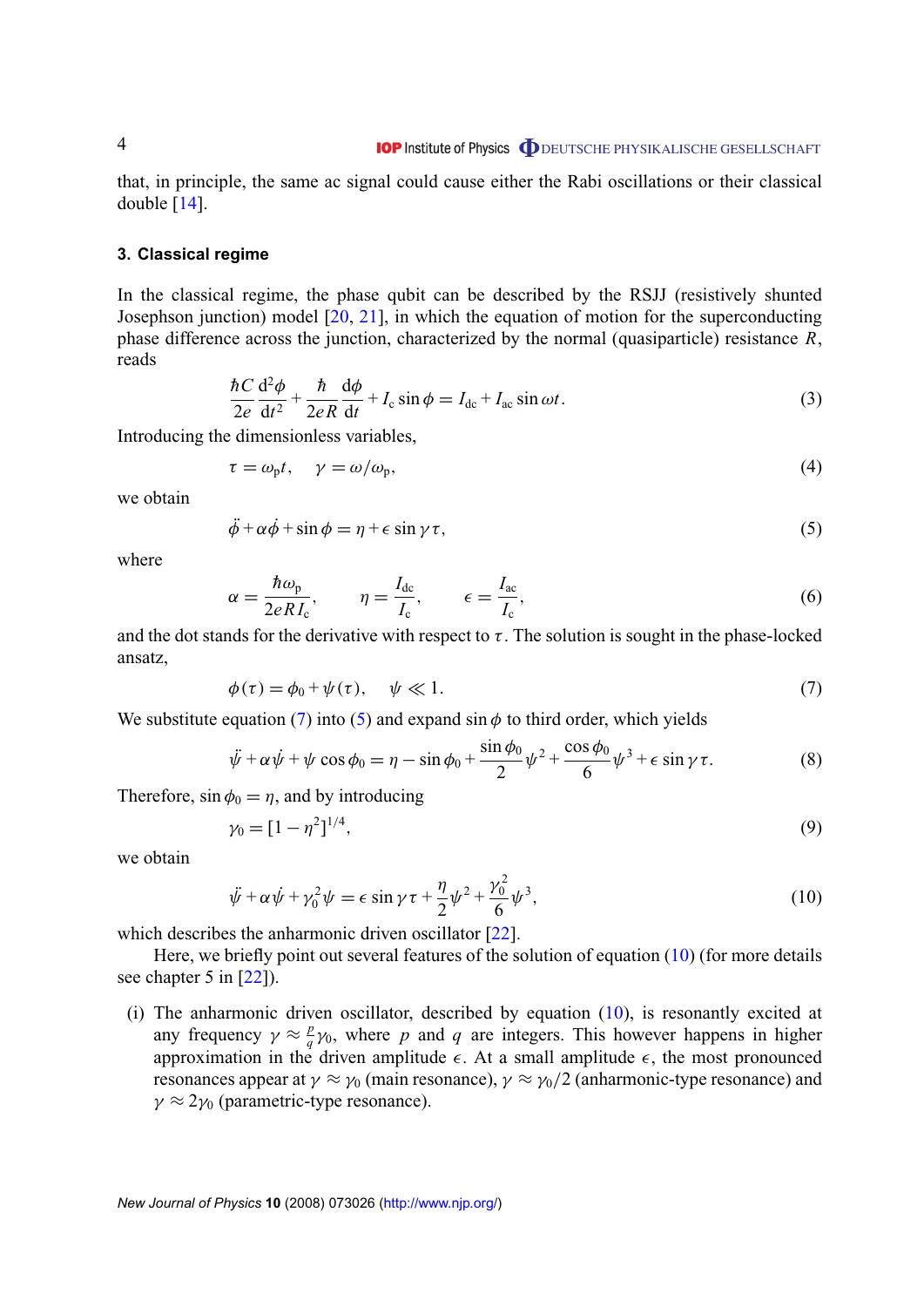- (ii) The amplitude *b* of the small driven oscillations at the main resonance is  $b_{\text{max}} = \epsilon/(\gamma_0 \alpha)$ . When this amplitude is not small, the phase-locked ansatz becomes invalid. Then the solution of equation [\(5\)](#page-3-0) describes the escape from the phase-locked state, which means the appearance of a nonzero average voltage on the contact. This voltage is proportional to the average derivative of the phase,  $\dot{\phi}$ .
- (iii) The position of the resonances for small oscillations is shifted due to the anharmonicity of the potential. This, for the main resonance  $\gamma_{\text{res}}$ , is given by:

$$
\gamma_{\rm res} - \gamma_0 = \kappa b^2,\tag{11}
$$

$$
\kappa = -\frac{3 + 2\eta^2}{48\gamma_0^3}.\tag{12}
$$

Note that the resonance shift is negative (e.g. as in  $[11]$ ).

(iv) The shape of the resonances, as a function of the driven frequency  $\gamma$ , is essentially non-symmetrical. The asymmetry of the main resonance becomes pronounced at

$$
\epsilon \gtrsim \frac{\gamma_0 \alpha^{3/2}}{|x|^{1/2}},\tag{13}
$$

at small enough damping.

(v) The parametric-type resonance at  $\gamma \approx 2\gamma_0$  appears when the damping is sufficiently low, i.e. at

$$
\alpha < \frac{\eta \epsilon}{6\gamma_0^3}.\tag{14}
$$

At the relevant parameters,  $\eta \simeq 0.9$ ,  $\gamma_0 \simeq 0.6$ , this means the following:

$$
\frac{\epsilon}{\gamma_0 \alpha} > \frac{6\gamma_0^2}{\eta} \simeq 2,\tag{15}
$$

which is fulfilled (see (ii)) when the solution close to the main resonance corresponds to the escape from the phase-locked state.

We note that for the anharmonic driven oscillator, described by equation  $(10)$ , both the resonances at  $\gamma_0/2$  and  $2\gamma_0$  appear due to the anharmonicity of the potential energy and are of the same order. For the driven flux qubit in the classical regime [\[19\]](#page-8-0), the equation for the phase variable  $\theta(t) = \theta_0 + \psi(t)$  can also be expanded for small oscillations  $\psi(t)$  about the value  $\theta_0$ ; restricting ourselves here to the linear in  $\psi$  terms, the equation can be rewritten in the form:

$$
\ddot{\psi} + \alpha \dot{\psi} + \gamma_0^2 [1 - h \sin \gamma \tau] \psi = \epsilon \sin \gamma \tau.
$$
 (16)

In this case, the genuine parametric resonance at  $\gamma \approx 2\gamma_0$  appears due to the term containing  $\sin \gamma \tau \cdot \psi$  [\[22\]](#page-8-0). This explains the prevailing of this resonance over the resonance at  $\gamma \approx \gamma_0/2$ , due to the small anharmonicity of the potential in [\[19\]](#page-8-0).

Now we proceed to numerically solve the equation of motion [\(5\)](#page-3-0) for the relevant set of parameters close to the experimental case. We also investigate the behaviour of the energy of the system  $[20, 21]$  $[20, 21]$  $[20, 21]$ 

$$
H = \frac{1}{2}\dot{\phi}^2 + 1 - \cos\phi - (\eta + \epsilon\sin\gamma\tau)\phi,\tag{17}
$$

which determines the thermally activated escape probability from the local minimum of the potential [\[23\]](#page-8-0) in equation [\(1\)](#page-2-0). The classical Rabi-like oscillations are displayed in figure [2.](#page-5-0)

*New Journal of Physics* **10** (2008) 073026 [\(http://www.njp.org/\)](http://www.njp.org/)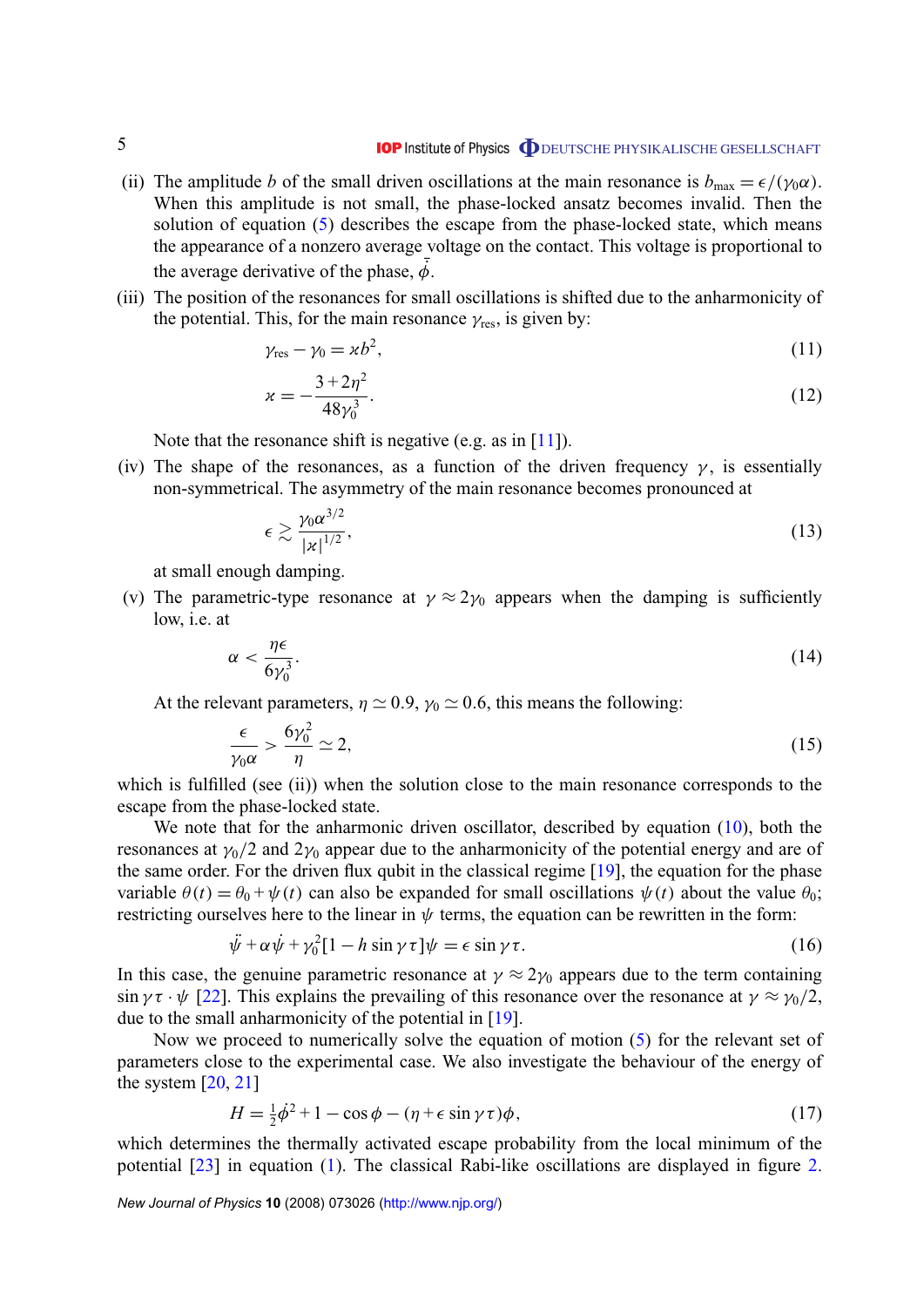<span id="page-5-0"></span>

**Figure 2.** Rabi-type oscillations in current-biased Josephson junctions: (a) and (b) show the time dependence of the phase difference  $\phi$  and of the energy *H*, respectively; (c) presents the time dependence of the energy, averaged over the fast oscillations with period  $2\pi/\omega$ . All energies are shifted by their stationary value:  $H_0 = 1 - \sqrt{1 - \eta^2} - \eta$  arcsin  $\eta$ . The parameters for the blue, red and green curves are  $\eta = 0.95$ ,  $\alpha = 10^{-3}$ ,  $\epsilon = 10^{-3}$  and  $\gamma = \gamma_0$ ; for the other curves in (c) and (d), only one parameter was different from the above, for comparison, namely: (c) dashed black line,  $\alpha = 10^{-4}$ ; (d) solid violet line,  $\epsilon = 2 \times 10^{-3}$ ; dashed–dotted black line,  $\eta = 0.9$ .

In figure 2(a), the modulated transient oscillations of the phase difference  $\phi$  are plotted. These oscillations result in the oscillating behaviour of the energy of the system as shown in figure  $2(b)$ . Averaging over fast oscillations, we plot in figure  $2(c)$  with a green solid curve the damped oscillations of the energy, analogous to the quantum Rabi oscillations [\[14\]](#page-8-0). These curves are plotted for the following set of the parameters:  $\eta = 0.95$ ,  $\alpha = 10^{-3}$ ,  $\epsilon = 10^{-3}$  and  $\gamma = \gamma_0$ . For comparison we also plotted the energy averaged over the fast oscillations for different parameters, changing one of these parameters and leaving the others the same. The dashed black curve in figure 2(c) is for the smaller damping,  $\alpha = 10^{-4}$ ; the solid (violet) line and the dashed–dotted (black) line in figure 2(d) demonstrate the change in the frequency and the amplitude of the oscillations, respectively, for  $\epsilon = 2 \times 10^{-3}$  and  $\eta = 0.9$ . We notice that the effect analogous to the classical Rabi oscillations exists in a wide range of parameters.

In figure [3,](#page-6-0) the effect of the driving current on the time-averaged energy of the system is shown for different driving amplitudes: figure  $3(a)$  $3(a)$  for weaker amplitudes, close to the main resonance, to show the asymmetry and negative shift of the resonance; and figure [3\(](#page-6-0)b) for stronger amplitudes, to show the resonances at  $\gamma_0/2$  and  $2\gamma_0$  (which are also shown enlarged in the insets). We note that the parametric-type resonance at  $2\gamma_0$  originates from the third-order terms when the solution of the equation for  $\psi$  is sought by iterations [\[22\]](#page-8-0); when there are two or more terms responsible for this resonance, the respective resonance may become split, which is visible in figure [3\(](#page-6-0)b) for the lowest curve. An analogous tiny splitting of the resonance was obtained for the driven flux qubit in figure 4 of [\[19\]](#page-8-0).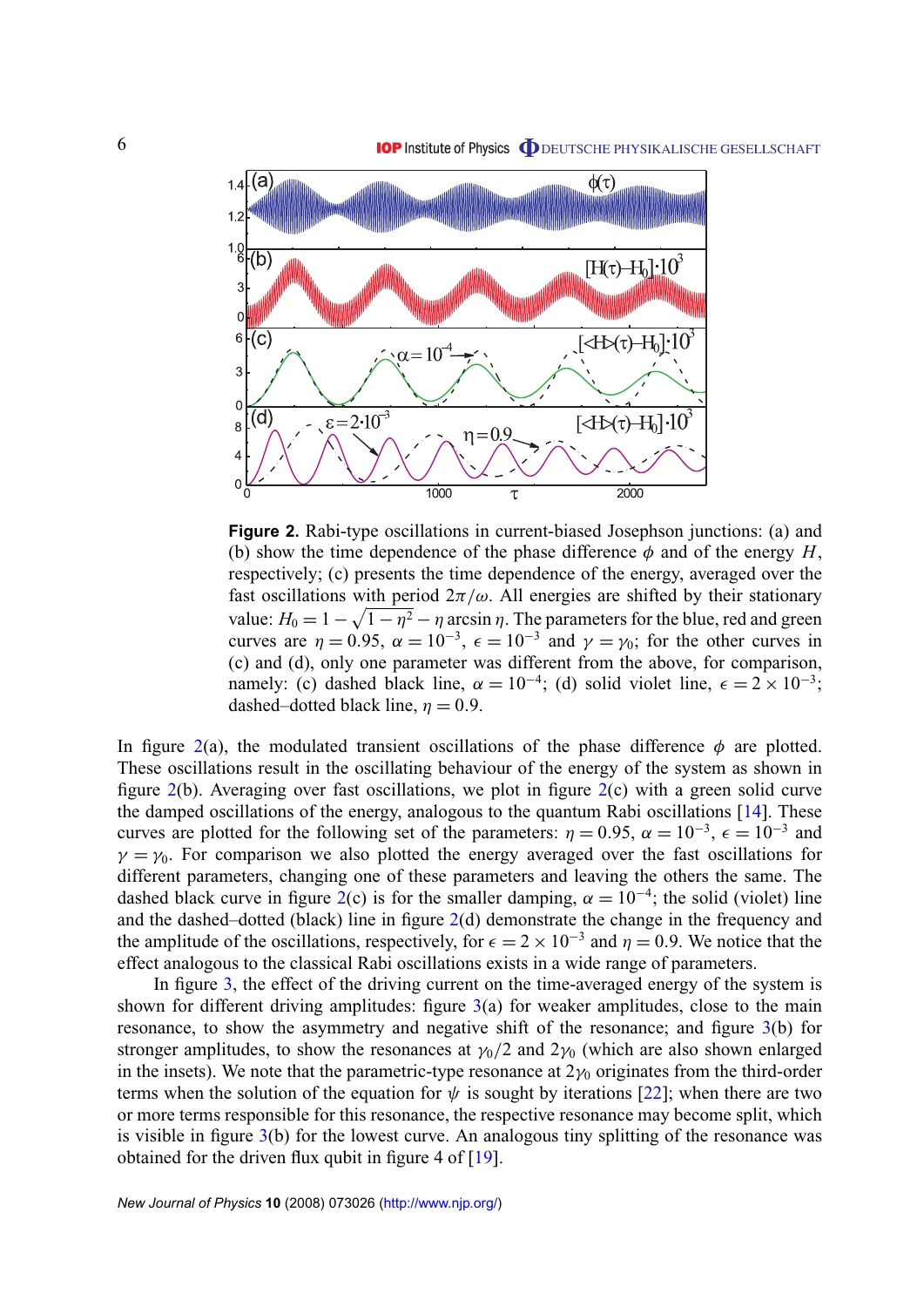<span id="page-6-0"></span>

**Figure 3.** The time-averaged energy  $\bar{H} - H_0$  versus reduced frequency for relatively weak (a) and strong (b) driving. Different values of the driving amplitude  $\epsilon$  (multiplied by 10<sup>3</sup>) are shown by the numbers next to the curves. The parameters are:  $\eta = 0.95$  and  $\alpha = 10^{-4}$ . In (b), the region between the vertical black lines corresponds to the escape from the phase-locked state.



**Figure 4.** The time-averaged probability  $\overline{P}$  of the upper level to be occupied versus the driving frequency. The parameters used here are:  $\eta = 0.95$ ,  $E_J/\hbar\omega_p =$ 300,  $\Gamma_{\text{relax}}/\hbar\omega_p = \Gamma_\phi/\hbar\omega_p = 3 \times 10^{-4}$ . Numbers next to the curves stand for  $\epsilon$ multiplied by 10<sup>3</sup>. Upper inset: the time dependence of the probability  $P(\tau)$ . Right inset: the shift of the principal resonance (at  $\hbar\omega \approx \Delta E$ ), where  $\Delta \omega =$  $ω - ΔE/\hbar$ .

# **4. Quantum regime**

In the quantum regime, the phase qubit can be described by the Bloch equations for the density matrix components. In order to take into account the relaxation and dephasing processes, the corresponding rates  $\Gamma_{relax} \equiv \hbar \omega_p \cdot \lambda_{relax}$  and  $\Gamma_\phi \equiv \hbar \omega_p \cdot \lambda_\phi$  are included in the Liouville equation phenomenologically [\[24\]](#page-8-0). Then the evolution of the reduced density matrix  $\hat{\rho}$ , taken in the form

$$
\hat{\rho} = \frac{1}{2} \begin{bmatrix} 1+Z & X-iY \\ X+iY & 1-Z \end{bmatrix},\tag{18}
$$

*New Journal of Physics* **10** (2008) 073026 [\(http://www.njp.org/\)](http://www.njp.org/)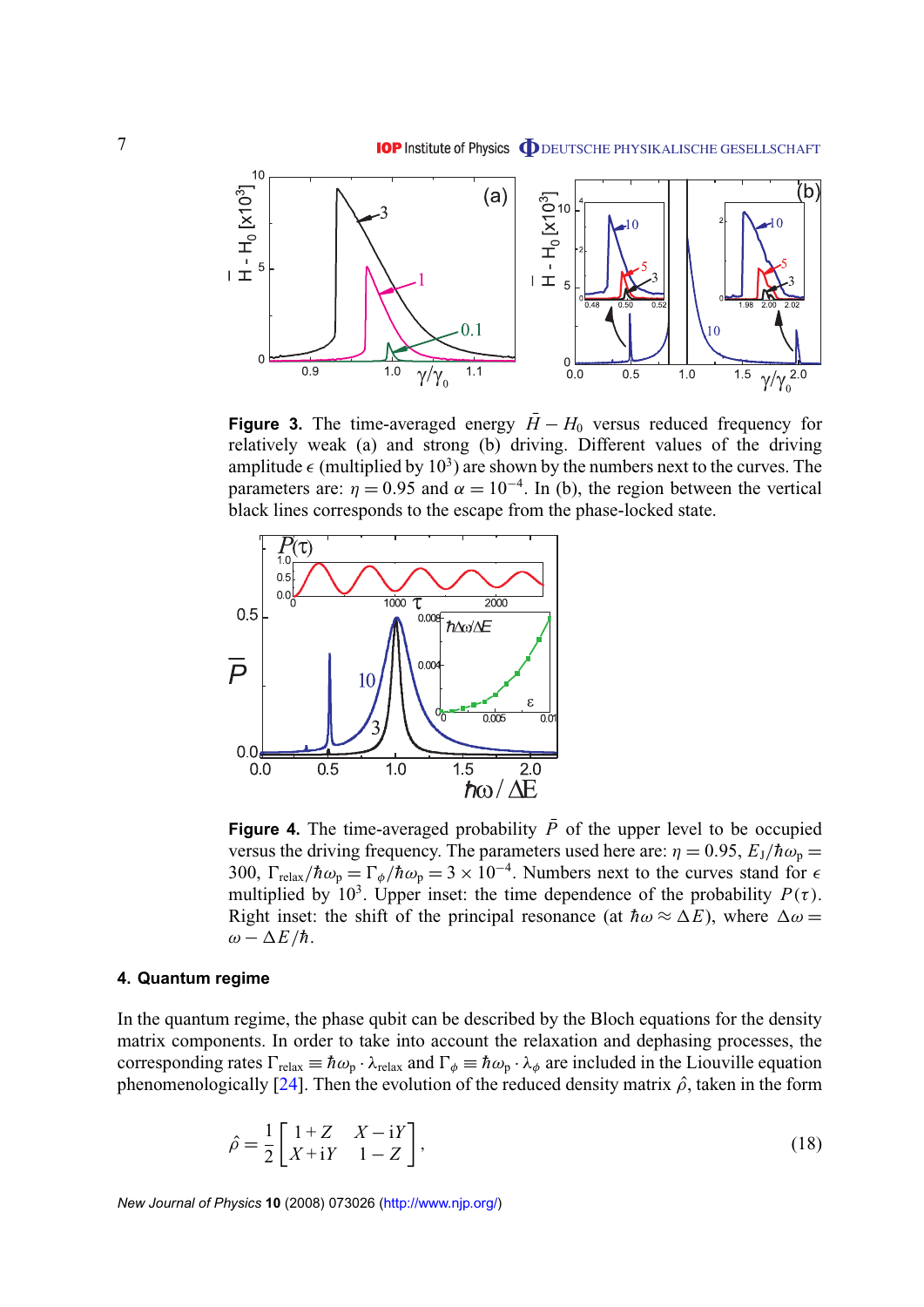<span id="page-7-0"></span>is described by the Bloch equations [\[24,](#page-8-0) [25\]](#page-8-0):

$$
\dot{X} = -CY - \lambda_{\phi} X,\tag{19}
$$

$$
\dot{Y} = -AZ + CX - \lambda_{\phi}Y,\tag{20}
$$

$$
\dot{Z} = AY - \lambda_{\text{relax}}(Z - Z_0),\tag{21}
$$

where *A* and *C* stand for the off-diagonal and diagonal parts of the dimensionless Hamiltonian:

$$
\frac{\hat{H}}{\hbar\omega_{\rm p}} = \frac{\Delta E}{2\hbar\omega_{\rm p}}\sigma_z + \frac{\hbar I_{\rm ac} \sin \omega t}{\hbar\omega_{\rm p}\sqrt{2\Delta E C}}(\sigma_x + \chi\sigma_z) \equiv \frac{A}{2}\sigma_x + \frac{C}{2}\sigma_z.
$$
\n(22)

From these equations we obtain  $Z(\tau)$ , which defines the occupation probability of the upper level,

$$
P(\tau) = \rho_{22}(\tau) = \frac{1}{2}(1 - Z(\tau)).
$$
\n(23)

We choose the initial condition to be  $X(0) = Y(0) = 0$ ,  $Z(0) = 1$ , which corresponds to the system being in the ground state; we also consider the zero-temperature limit in which the equilibrium value of *Z* is  $Z_0 = 1$ .

When the system is driven close to resonance,  $\omega \approx \Delta E$ , the upper level occupation probability  $P(\tau)$  exhibits Rabi oscillations. The damped Rabi oscillations are demonstrated in the upper inset in figure [4,](#page-6-0) which is analogous to the classical oscillations presented in figure [2.](#page-5-0) After averaging the time-dependent probability, we plot it versus frequency in figure [4](#page-6-0) for two values of the amplitude, demonstrating the multiphoton resonances. Figure [4](#page-6-0) demonstrates the following features of the multiphoton resonances in the quantum case: (a) in contrast to the classical case, the resonances appear only at the subharmonics, at  $\hbar\omega \approx \Delta E/n$ ; (b) the resonances have Lorentzian shapes (as opposed to the classical asymmetric resonances); (c) with increasing the driving amplitude, the resonances shift to the higher frequencies—the Bloch–Siegert shift, which has the opposite sign to that of its classical counterpart. The Bloch–Siegert shift (the shift of the principal resonance at  $\hbar \omega \approx \Delta E$ ) is plotted numerically in the right inset in figure [4.](#page-6-0) Analogous shifts of the positions of the resonances were recently observed experimentally [\[5\]](#page-8-0).

#### **5. Conclusions**

In conclusion, the following criteria can be proposed to distinguish classical Rabi-type oscillations in current-biased Josephson junctions: (i) the appearance of resonances both at the overtones of the main resonant frequency (e.g. 2 $\gamma_0$ ) and its subharmonic ( $\gamma_0/2$ ); (ii) the asymmetric shape of the resonances; and (iii) a negative shift of the resonant frequency when increasing the driving amplitude. In recent publications, these features were not reported: multiphoton resonances were observed [\[4,](#page-8-0) [5\]](#page-8-0); the resonances observed have a Lorentzian shape  $\left[3, 16\right]^7$  $\left[3, 16\right]^7$  $\left[3, 16\right]^7$  and have a positive frequency shift  $\left[5\right]$ , which means that the observed resonant excitations in the system were in the *quantum* regime.

<sup>&</sup>lt;sup>7</sup> We note in passing that in other types of qubits the Lorentzian-shaped multiphoton resonances were also observed  $[26]$ – $[30]$ .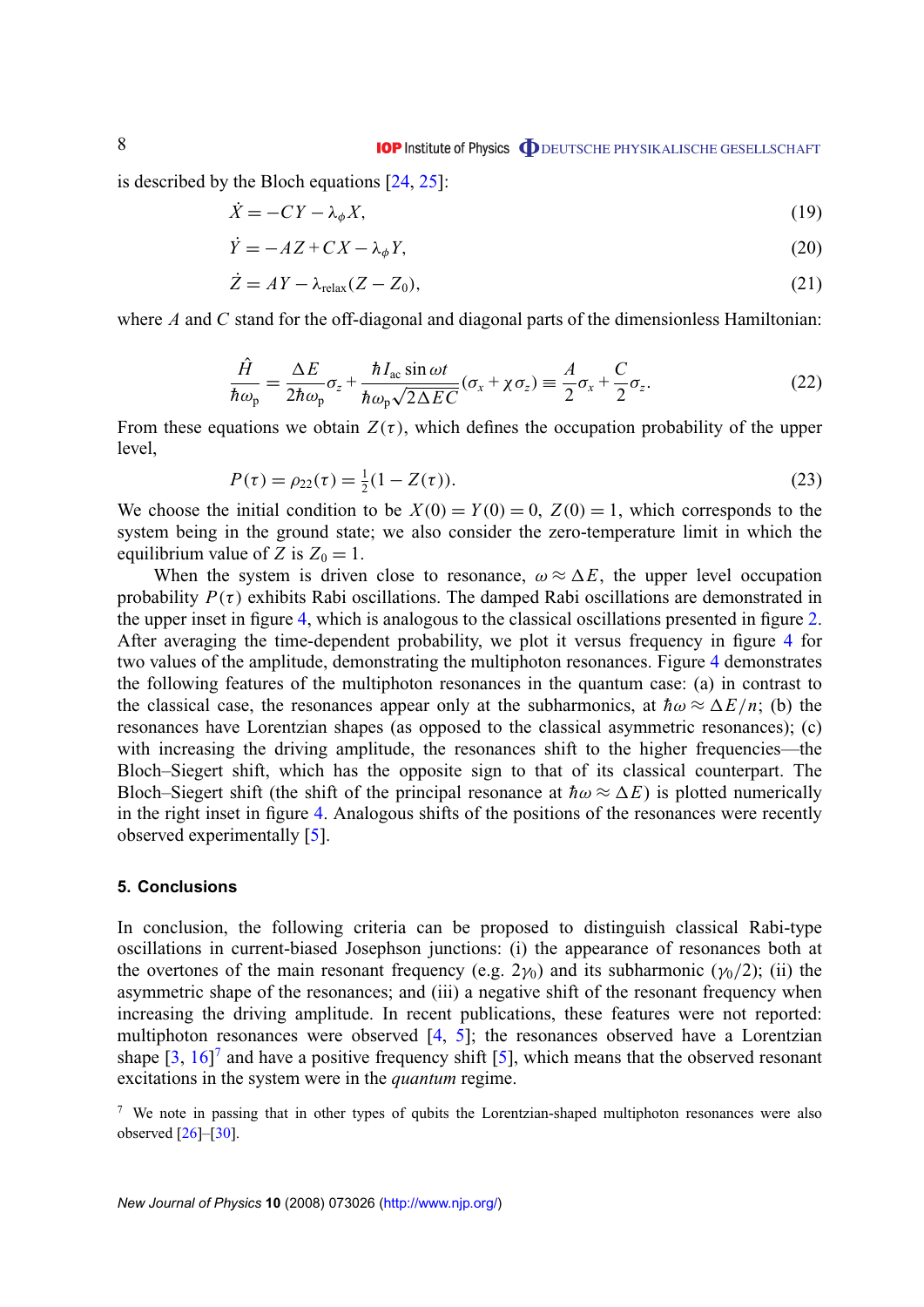# <span id="page-8-0"></span>**Acknowledgments**

SNS acknowledges the financial support of the INTAS under YS Fellowship grant number 05-109-4479. ANO and SNS are grateful to Advanced Science Institute, RIKEN, for hospitality. FN acknowledges partial support from the National Security Agency (NSA), Laboratory Physical Science (LPS), Army Research Office (ARO) and National Science Foundation (NSF) grant number EIA-0130383. FN and SS acknowledge partial support from JSPS-RFBR 06-02- 91200 and the Core-to-Core (CTC) programme supported by the Japan Society for Promotion of Science (JSPS). SS acknowledges support from the Ministry of Science, Culture and Sport of Japan via Grant-in-Aid for Young Scientists number 18740224, the UK EPSRC via numbers EP/D072581/1 and EP/F005482/1 and the ESF network programme 'Arrays of Quantum Dots and Josephson Junctions'.

# **References**

- [1] You J Q and Nori F 2005 *Phys. Today* **58** [\(11\) 42](http://dx.doi.org/10.1063/1.2155757)
- [2] Martinis J, Nam S, Aumentado J and Urbina C 2002 *Phys. Rev. Lett.* **89** [117901](http://dx.doi.org/10.1103/PhysRevLett.89.117901)
- [3] Claudon J, Balestro F, Hekking F W J and Buisson O 2004 *Phys. Rev. Lett.* **93** [187003](http://dx.doi.org/10.1103/PhysRevLett.93.187003)
- [4] Wallraff A, Duty T, Lukashenko A and Ustinov A V 2003 *Phys. Rev. Lett.* **90** [037003](http://dx.doi.org/10.1103/PhysRevLett.90.037003)
- [5] Strauch F W *et al* 2007 *IEEE Trans. Appl. Supercond.* **17** [105](http://dx.doi.org/10.1109/TASC.2007.898247)
- [6] Martinis J M, Nam S, Aumentado J, Lang K M and Urbina C 2003 *Phys. Rev.* B **67** [094510](http://dx.doi.org/10.1103/PhysRevB.67.094510)
- [7] Lisenfeld J, Lukashenko A, Ansmann M, Martinis J M and Ustinov A V 2007 *Phys. Rev. Lett.* **99** [170504](http://dx.doi.org/10.1103/PhysRevLett.99.170504)
- [8] Spreeuw R J C, van Druten N J, Beijersbergen M W, Eliel E R and Woerdman J P 1990 *Phys. Rev. Lett.* **[65](http://dx.doi.org/10.1103/PhysRevLett.65.2642)** [2642](http://dx.doi.org/10.1103/PhysRevLett.65.2642)
- [9] Zhu Y, Gauthier D J, Morin S E, Wu Q, Carmichael H J and Mossberg T W 1990 *Phys. Rev. Lett.* **64** [2499](http://dx.doi.org/10.1103/PhysRevLett.64.2499)
- [10] Peano V and Thorwart M 2004 *Phys. Rev.* B **70** [235401](http://dx.doi.org/10.1103/PhysRevB.70.235401)
- [11] Wei L F, Liu Y X, Sun C P and Nori F 2006 *Phys. Rev. Lett.* **97** [237201](http://dx.doi.org/10.1103/PhysRevLett.97.237201)
- [12] Rotoli G, Bauch T, Lindstrom T, Stornaiuolo D, Tafuri F and Lombardi F 2007 *Phys. Rev.* B **75** [144501](http://dx.doi.org/10.1103/PhysRevB.75.144501)
- [13] Alicki R and Van Ryn N 2008 *J. Phys. A: Math. Theor.* **41** [062001](http://dx.doi.org/10.1088/1751-8113/41/6/062001)
- [14] Grønbech-Jensen N and Cirillo M 2005 *Phys. Rev. Lett.* **95** [067001](http://dx.doi.org/10.1103/PhysRevLett.95.067001)
- [15] Marchese J E, Cirillo M and Grønbech-Jensen N 2007 *Open Systems and Information Dynamics* **14** [189](http://dx.doi.org/10.1007/s11080-007-9047-1)
- [16] Berkley A J, Xu H, Ramos R C, Gubrud M A, Strauch F W, Johnson P R, Anderson J R, Dragt A J, Lobb C J and Wellstood F C 2003 *Science* **300** [1548](http://dx.doi.org/10.1126/science.1084528)
- [17] Savel'ev S, Hu X and Nori F 2006 *New J. Phys.* **8** [105](http://dx.doi.org/10.1088/1367-2630/8/6/105) Savel'ev S, Rakhmanov A L, Hu X, Kasumov A and Nori F 2007 *Phys. Rev.* B **75** [165417](http://dx.doi.org/10.1103/PhysRevB.75.165417)
- [18] Mooij J E, Orlando T P, Levitov L, Tian L, van der Wal C H and Lloyd S 1999 *Science* **285** [1036](http://dx.doi.org/10.1126/science.285.5430.1036)
- [19] Omelyanchouk A N, Shevchenko S N, Zagoskin A M, Il'ichev E and Nori F 2007 *Preprint* [0705.1768](http://arxiv.org/abs/0705.1768)
- [20] Likharev K 1986 *Dynamics of Josephson Junctions and Circuits* (New York: Gordon and Breach)
- [21] Barone A and Paterno G 1982 *Physics and Applications of the Josephson Effect* (New York: Wiley)
- [22] Landau L D and Lifshitz E M 1976 *Mechanics* (Oxford: Pergamon)
- [23] Grønbech-Jensen N, Castellano M G, Chiarello F, Cirillo M, Cosmelli C, Merlo V, Russo R and Torrioli G 2006 *Quantum Computing in Solid State Systems* ed B Ruggiero, P Delsing, C Granata, Y Pashkin and P Silvestrini (Berlin: Springer) p 111
- [24] Blum K 1981 *Density Matrix Theory and Applications* (New York: Plenum)
- [25] Shevchenko S N, Kiyko A S, Omelyanchouk A N and Krech W 2005 *Low Temp. Phys.* **31** [564](http://dx.doi.org/10.1063/1.2001633)
- [26] Nakamura Y, Pashkin Yu A and Tsai J S 2001 *Phys. Rev. Lett.* **87** [246601](http://dx.doi.org/10.1103/PhysRevLett.87.246601)